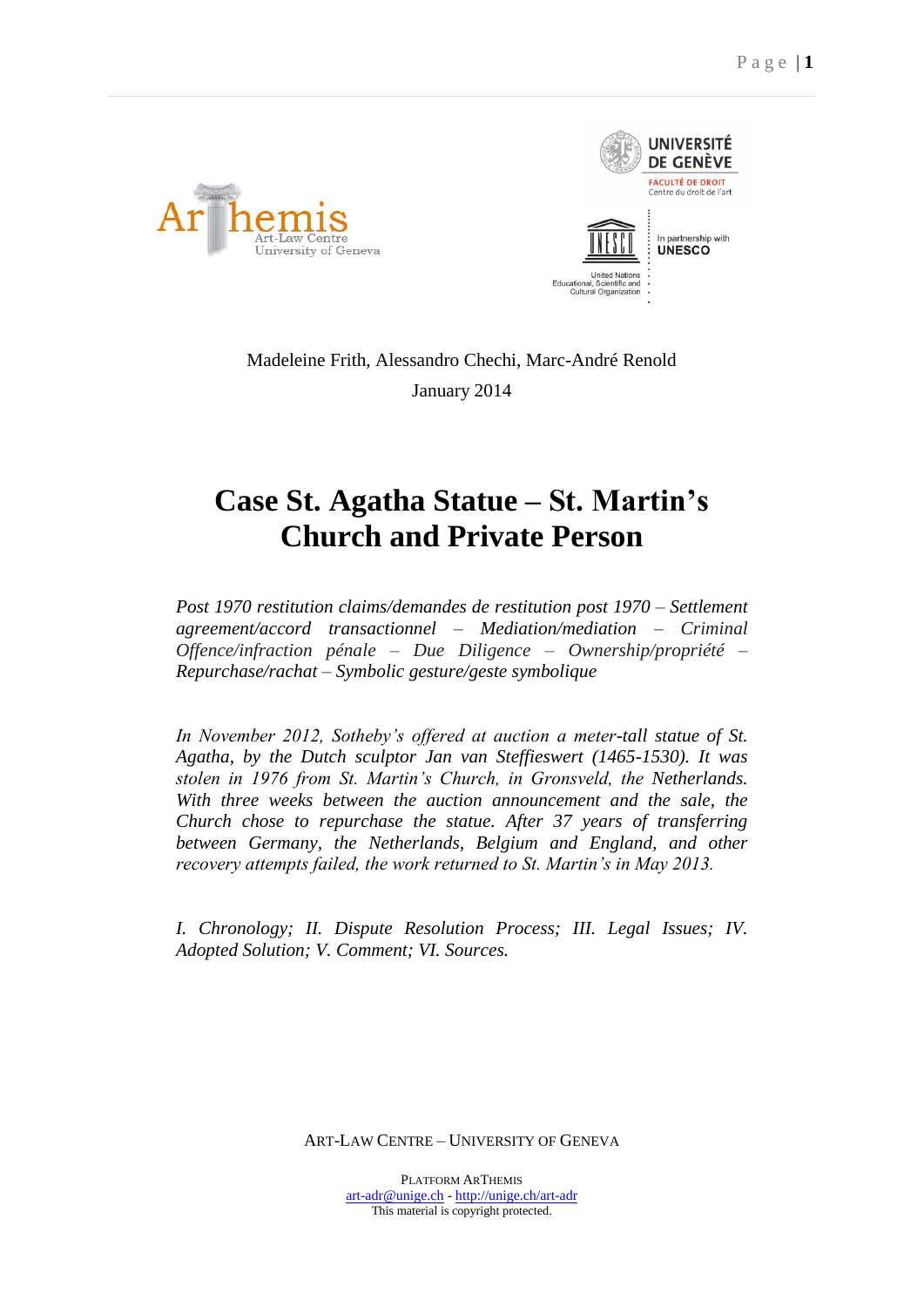# **I. Chronology**

#### **Post 1970 restitution claims**

- **- c. 1500**: Dutch sculptor **Jan van Steffeswert** created the colourful metre-tall **statue of St. Agatha***.*
- **- May 1976**: **Thieves stole St. Agatha from St. Martin's Church**, in Gronsveld, the Netherlands. The Police investigation did not succeed in tracing the culprits, and insurance compensation was paid, with a reduced fee.
- **- 1976-2000**: **St. Agatha travelled to various European countries**. Its earliest tracking was in Bad Godesberg, near Bonn, Germany. It was also known to have surfaced in Dortmund during the mid-1990s. Whilst in Germany, the appearance of St. Agatha was altered during restoration. 80% of the original neo-Gothic paint used is still visible, maintaining a good impression of the original condition. Moreover, during the mid-1990s, St. Agatha was sold again to a Maastricht art dealer.<sup>1</sup>
- **- 2000**: An **exhibition** of Jan van Steffeswert at the **Bonnefanten Museum**, collaborating with the Diocese of Roermond, **featured the statue of St. Agatha**, which was owned by a Maastricht art dealer. After the exhibition, St. Agatha disappeared from sight, until 2012.<sup>2</sup>
- **- November 2012**: **St. Agatha appeared in Sotheby's**, London to be re-auctioned. The identity of the seller was not disclosed to the public.<sup>3</sup>
- **- December 2012**: St Martin's Church Council decided to purchase St. Agatha.
- **- February 2013**: St. Agatha arrived in Maastricht for technical inspection and restoration, at the **Regional Historic Centre Limburg**. 4
- **- May 2013**: **St. Agatha returned to St Martin's Church**, accompanied by celebrations.

# **II. Dispute Resolution Process**

#### **Settlement agreement – Mediation**

**-** St. Martin's Church had supposedly made attempts to recover the statue, but financially and legally this proved not feasible.<sup>5</sup> Therefore, it was not until St. Agatha was put up for auction at Sotheby's in London that the Church became aware of a viable method to repurchase it. Having explained the situation to Sotheby's, this persuaded the owner (whose identity has not been disclosed) to move the transaction from a public auction to

 $\overline{a}$ <sup>1</sup> "Stolen Image after 37 Years Back in Gronsveld". Eijsden-Margraten.nu. May 21, 2013. Accessed January 12, 2015. [\(http://eijsden.nu/home/?p=28788\)](http://eijsden.nu/home/?p=28788).

 $<sup>2</sup>$  Ibid.</sup>

<sup>3</sup> "Village Buys Back Stolen Statue." Dutch News. February 19, 2013. Accessed January 12, 2015.

[<sup>\(</sup>http://www.dutchnews.nl/news/archives/2013/02/village\\_buys\\_back\\_stolen\\_statu.php/\)](http://www.dutchnews.nl/news/archives/2013/02/village_buys_back_stolen_statu.php/)

<sup>4</sup> Henri Haenen, "Parish Gronsveld Buys Stolen Picture St. Agatha Back". Dichtbij (Near). February 19, 2013. Accessed January 12, 2015. [\(http://www.dichtbij.nl/maastricht/regionaal-nieuws/artikel/2630851/parochie-in](http://www.dichtbij.nl/maastricht/regionaal-nieuws/artikel/2630851/parochie-in-gronsveld-koopt-gestolen-beeld-heilige-agatha-terug.aspx)[gronsveld-koopt-gestolen-beeld-heilige-agatha-terug.aspx\)](http://www.dichtbij.nl/maastricht/regionaal-nieuws/artikel/2630851/parochie-in-gronsveld-koopt-gestolen-beeld-heilige-agatha-terug.aspx).

<sup>&</sup>lt;sup>5</sup> "Stolen Image after 37 Years Back in Gronsveld".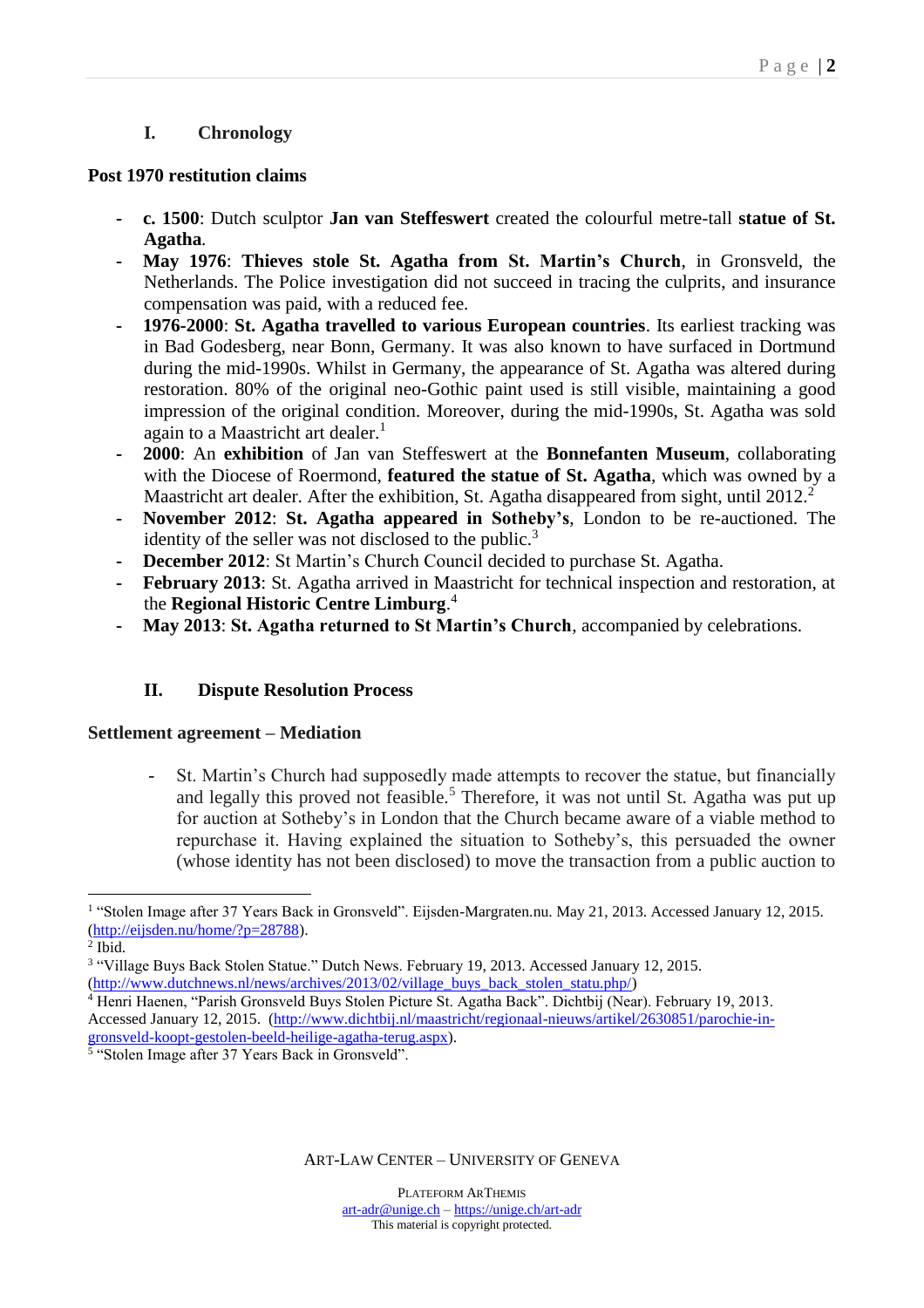a private sale. This ensured negotiations could take place, as the conduct of an auction is unpredictable.

**-** Sotheby's acted as a mediator between St. Martin's and the private seller.

## **III. Legal Issues**

#### **Criminal Offence – Due Diligence – Ownership**

- The initial criminal investigation failed to find St. Agatha,<sup>6</sup> either because of limited resources, lack of evidence or lack of concern. Presumably, once the investigations ceased in the 1970s and an insurance claim was provided for, St. Martin's believed St. Agatha to be untraceable and therefore lost.
- **-** The 1976 theft of St. Agatha began years of illegal exchanges which created issues for provenance surrounding the work. St Martin's rightfully owned St. Agatha, but had to elect to buy it back in 2012, rather than legally enforce its return. St Martin's did not dispute that the vendor had made a good faith purchase. This decision would have most probably been influenced by Sotheby's research of title established by its client.

## **IV. Adopted Solution**

#### **Repurchase – Symbolic gesture**

**-** Appreciating the cultural significance of the artwork and its theft, Sotheby's made a symbolic gesture of having the commission waived, which yielded a significant discount for St Martin's. However, this did not affect the vendor's profit. Whilst the price paid for St. Agatha was not disclosed, according to Church Council member Jacques van Rensch, "you can buy a nice car"<sup>7</sup> with the amount.

#### **V. Comment**

**-** Sotheby's resolution to sale the statue through private means raises concerns for how it handles stolen works of art. Hoen explained that "Sotheby's does not sell stolen goods and St. Agatha could be redeemed in a sympathetic way".<sup>8</sup> As Sotheby's did not have a vested interest in St. Agatha, it did not engage in or encourage court involvement to

 $\overline{a}$ 

<sup>6</sup> "Stolen Image after 37 Years Back in Gronsveld", footnote 1.

<sup>7</sup> "Parish Gronsveld Buys Stolen Picture St. Agatha Back". "Parish Gronsveld Buys Stolen Picture St Agatha Back", footnote 4.

<sup>8</sup> Ibid.